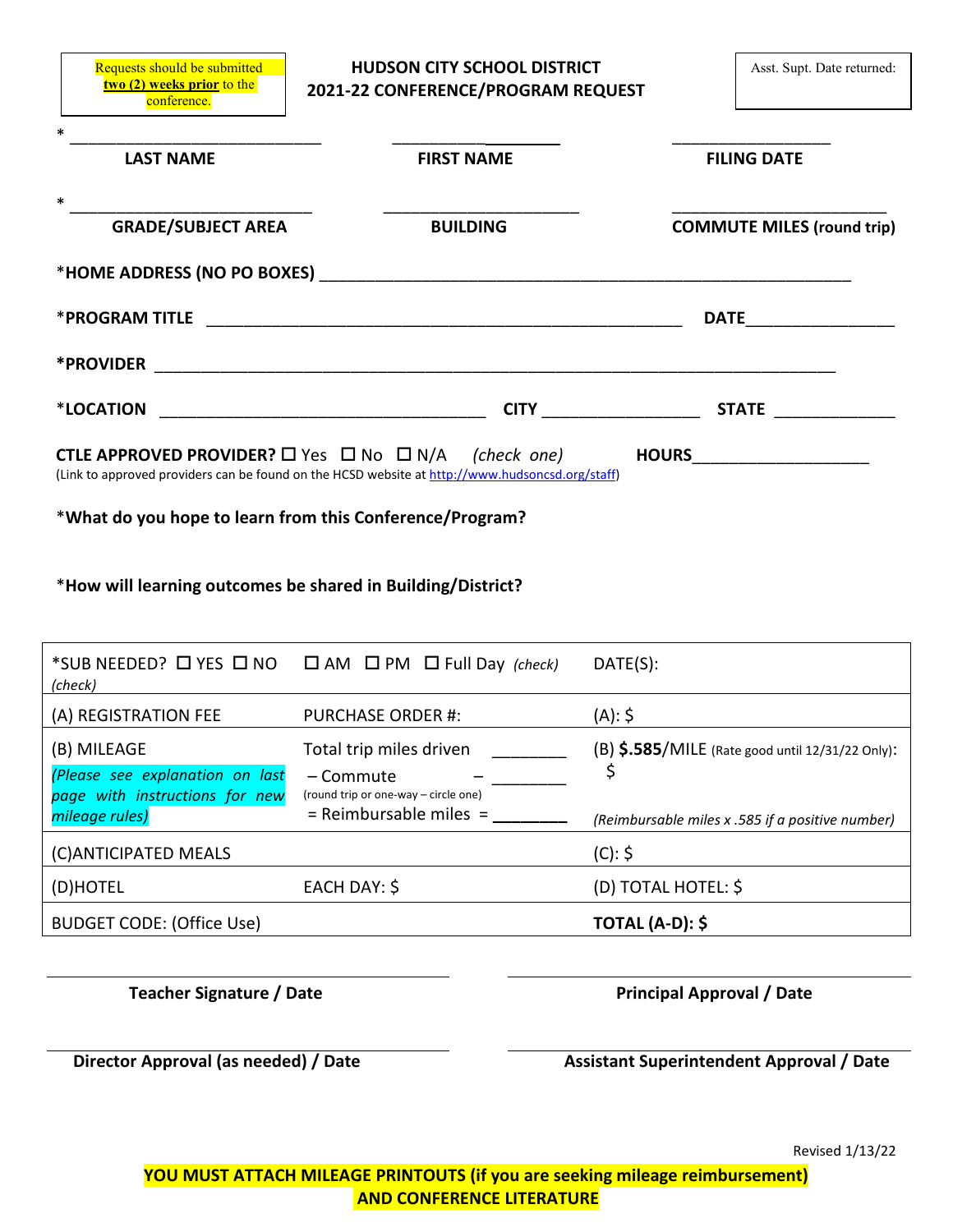|                                         |                                                                                                      | <b>COMPLETE AFTER THE CONFERENCE</b><br>AND SUBMIT WITH THE ENTIRE ORIGINAL CONFERENCE REQUEST PACKET                                                                                                                   |          |
|-----------------------------------------|------------------------------------------------------------------------------------------------------|-------------------------------------------------------------------------------------------------------------------------------------------------------------------------------------------------------------------------|----------|
|                                         |                                                                                                      | <b>HUDSON CITY SCHOOL DISTRICT</b><br><b>HUDSON, NEW YORK</b><br>2021-22 CONFERENCE CLAIM FORM                                                                                                                          |          |
|                                         |                                                                                                      | <b>CLAIMANT'S NAME AND MAILING ADDRESS (Please Print)</b>                                                                                                                                                               |          |
|                                         | <b>STREET</b>                                                                                        |                                                                                                                                                                                                                         |          |
|                                         |                                                                                                      |                                                                                                                                                                                                                         |          |
| <b>PROGRAM TITLE</b><br><b>LOCATION</b> |                                                                                                      | <b>PROGRAM/CONFERENCE INFORMATION (Please Print)</b>                                                                                                                                                                    |          |
|                                         | DATE(S) CONFERENCE/PROGRAM                                                                           |                                                                                                                                                                                                                         |          |
| <b>DESCRIPTION</b>                      | <b>UNIT PRICE</b>                                                                                    | <b>TOTAL</b>                                                                                                                                                                                                            | CODE/PO# |
| <b>Registration Fee</b>                 |                                                                                                      |                                                                                                                                                                                                                         |          |
| Mileage (Attach<br>mileage printouts)   | Total trip miles driven<br>- Commute<br>(round trip or one-way - circle one)<br>= Reimbursable miles | $$.585/Mi$ . (Rate good<br>until 12/31/22 Only):<br>\$                                                                                                                                                                  |          |
| <b>Meals</b>                            |                                                                                                      |                                                                                                                                                                                                                         |          |
| <b>Hotel</b>                            |                                                                                                      |                                                                                                                                                                                                                         |          |
| <b>GRAND TOTAL:</b>                     |                                                                                                      |                                                                                                                                                                                                                         |          |
|                                         |                                                                                                      | *Please Attach the Complete Original Conference Request, mileage printout (if you are seeking mileage<br>reimbursement), Certificate of Completion, and <i>ITEMIZED</i> receipts (Listing of purchase and cost of each) |          |
| Claimant's Signature / Date             |                                                                                                      | <b>Assistant Superintendent Approval/Date</b>                                                                                                                                                                           |          |
|                                         | Applicable Office Approval (as needed) / Date                                                        |                                                                                                                                                                                                                         |          |
| <b>Business Office Use Only</b>         |                                                                                                      |                                                                                                                                                                                                                         |          |
|                                         |                                                                                                      |                                                                                                                                                                                                                         |          |
|                                         |                                                                                                      |                                                                                                                                                                                                                         |          |
|                                         |                                                                                                      |                                                                                                                                                                                                                         |          |

**Purchasing Official Approval / Date Revised 1/13/22** Revised 1/13/22

**YOU MUST ATTACH MILEAGE PRINTOUTS (if you are seeking mileage reimbursement) AND CONFERENCE LITERATURE**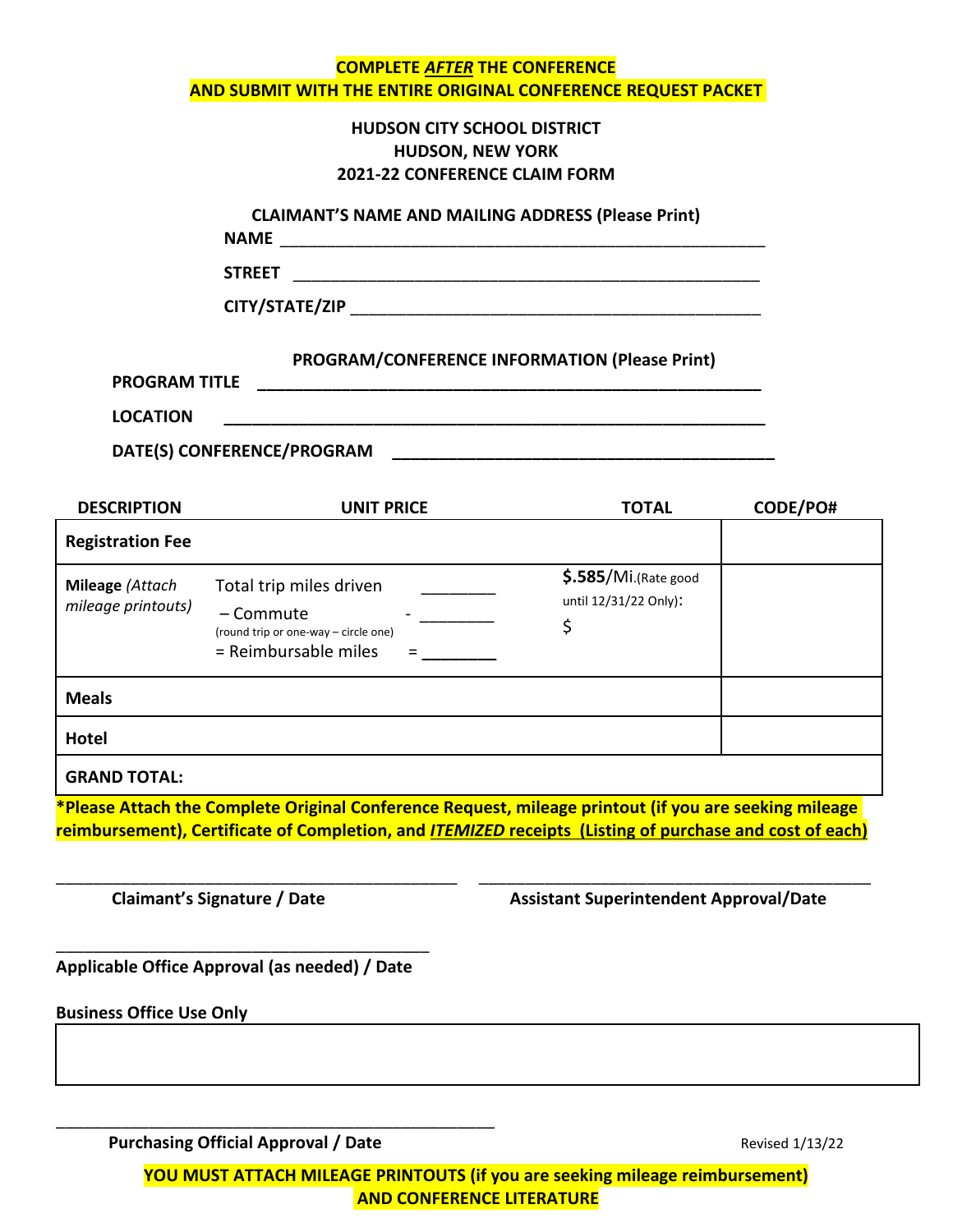# **CONFERENCE REQUESTS**

# **PLEASE READ THESE INSTRUCTIONS BEFORE COMPLETING THE ATTACHED FORMS INCOMPLETE REQUESTS WILL BE RETURNED TO APPLICANT**

**These forms must be completed for ALL Out of District Workshops, Trainings, Scorings, Meetings, and Visitations. Conference/Program/Visitation Request**

**Trip Miles = Mileage from start place (home or building) to where you return at the end of the day (Add all segments of trip together.)**

**Commute Miles = Mileage from home to work and back home.**

**Total trip miles driven minus commute miles equals reimbursable miles.**

1.) Complete Conference/Program Request Form (Page 1); attach a copy of the Conference Literature and a copy of directions for all mileage (commute and trip). Mileage will be paid as follows:

- Mileage should be based on the shortest route between the locations to be traveled provided by Google Maps.
- If leaving from and returning to your home on a contractual workday: Round trip mileage to and from conference location minus commute miles.
- If leaving from and returning to your building assignment on a contractual workday: Round trip mileage to and from conference location from your building.
- If you report to work; go to conference; and go home without returning to building assignment: Round trip mileage to and from conference location minus one way commute miles.
- If you report to a conference; go to work; and then go home: Round trip mileage to and from conference location minus one way commute miles.
- No mileage reimbursement is allowed between an employee's home and the employee's assigned work location. For job-related conferences which begin outside of the employee's normal working hours, if required by their Supervisor, including weekends, where the employees leave from the home and returns home, no deduction of commute miles is required.

Example 1: You live 10 miles from Hudson City School District. Your round trip commute amount equals 20 miles.

You attend a full day conference in Albany, on a work day. You leave from your home and return to your home. Round trip from your house to Albany is 80 miles.

You are entitled to be reimbursed for 60 miles. (80 miles minus 20 commute miles).

Example 2: You live 15 miles from Hudson City School District in Kinderhook.

Your round trip commute amount equals 30 miles.

You attend a half day conference in Kingston (34 miles away from building), on a work day. You report to work in the morning; work a half day; drive to Kingston; and return to your home in Kinderhook - 49 miles total.

You are entitled to be reimbursed for 50 miles. (15 miles driven to work 34 miles driven to conference from work plus 49 miles from conference to return home minus 30 daily roundtrip commute miles).

**OR** 

You live 20 miles from Hudson City School District in Rhinebeck.

Your round trip commute amount equals 40 miles.

You attend a half day conference in Kingston (34 miles away from building), on a work day. You report to work in the morning; work a half day; drive to Kingston; and return directly to your home in Rhinebeck.

You are entitled to be reimbursed for 28 miles. (20 miles driven to work plus 34 miles to conference from work to return home minus the regular 40 mile round trip daily commute.)

Example 3: You live 40 miles from Hudson City School District. Your round trip commute amount equals 80 miles. You attend a conference in Albany, which is 10 miles from your home on a work day. You leave from your home and return to your home. Round trip from your house is 20 miles. You will not be entitled to any reimbursement, as the commute miles (80) is more than miles driven round trip to and from the conference (20).

> **YOU MUST ATTACH MILEAGE PRINTOUTS (if you are seeking mileage reimbursement) AND CONFERENCE LITERATURE**